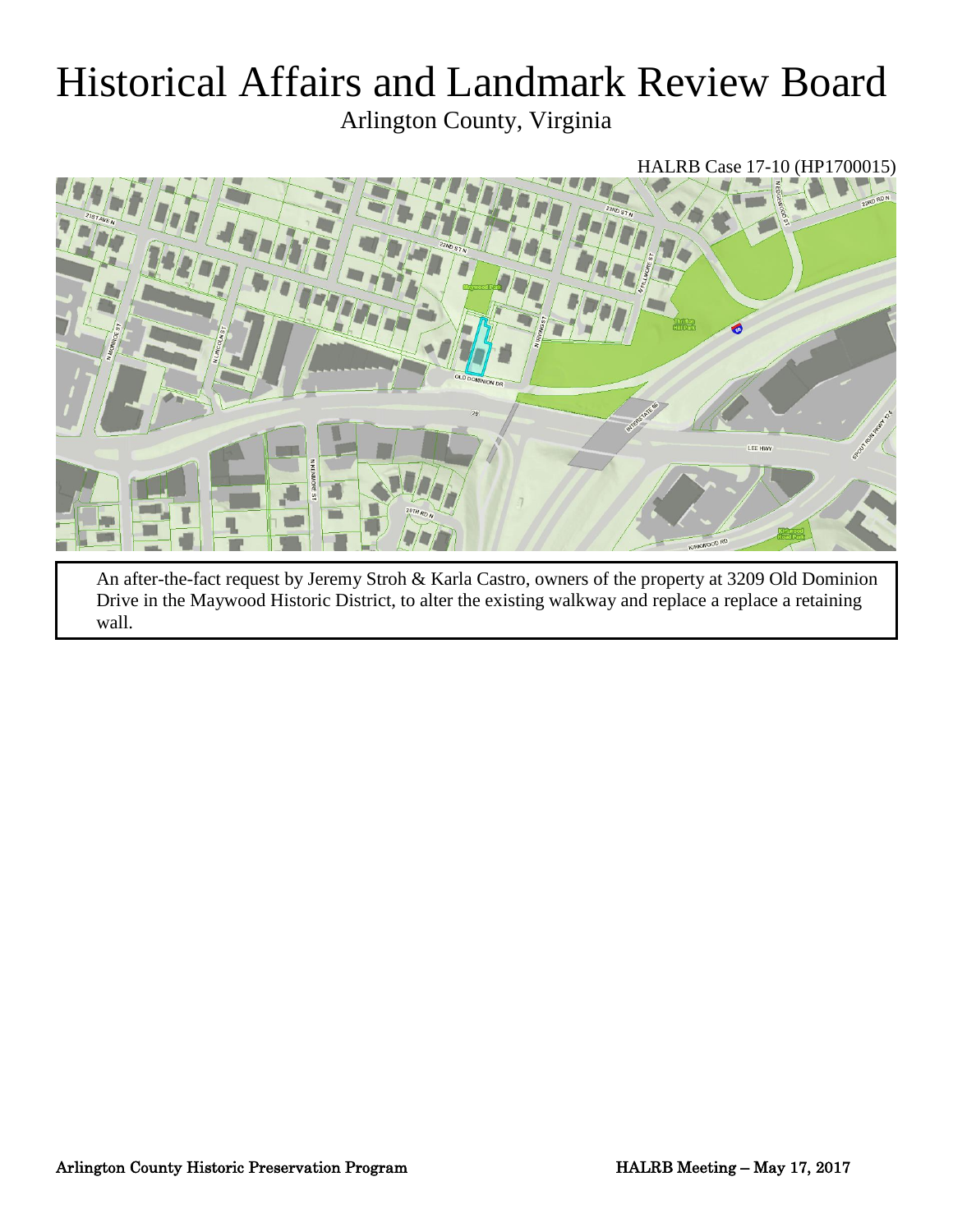HALRB/Design Review Committee Report Meeting Date: May 3, 2017

#### For DRC *(circle those present)*: **Robert Dudka, Charles Craig, Andrew Wenchel, Tova Solo, Joan Lawrence, John Peck**

For Arlington County *(circle those present)*: **Cynthia Liccese-Torres, Rebeccah Ballo, John Liebertz**

Case #17-10 Agenda Item #2

Application Complete

Application Incomplete

Applicant(s): Jeremy Stroh & Karla Castro For Applicant(s): (See attached application for applicant, address, name of property and property description, drawings, photographs, and proposed scope of work.)

Design Recommendations:

1. No Comment.

#### **Findings:**

- Return to next DRC meeting
- X Send to HALRB

## **If sent to HALRB, recommended action is:**

 $X$  Place on consent agenda

\_\_\_\_\_ Place on discussion agenda:

- \_\_\_\_\_ Recommend approval of CoA, with DRC design recommendations and/or additional information provided
- \_\_\_\_\_ Recommend deferral of ruling on CoA (explanation):
- \_\_\_\_\_ Recommend denial of CoA (explanation):
- No recommendation.